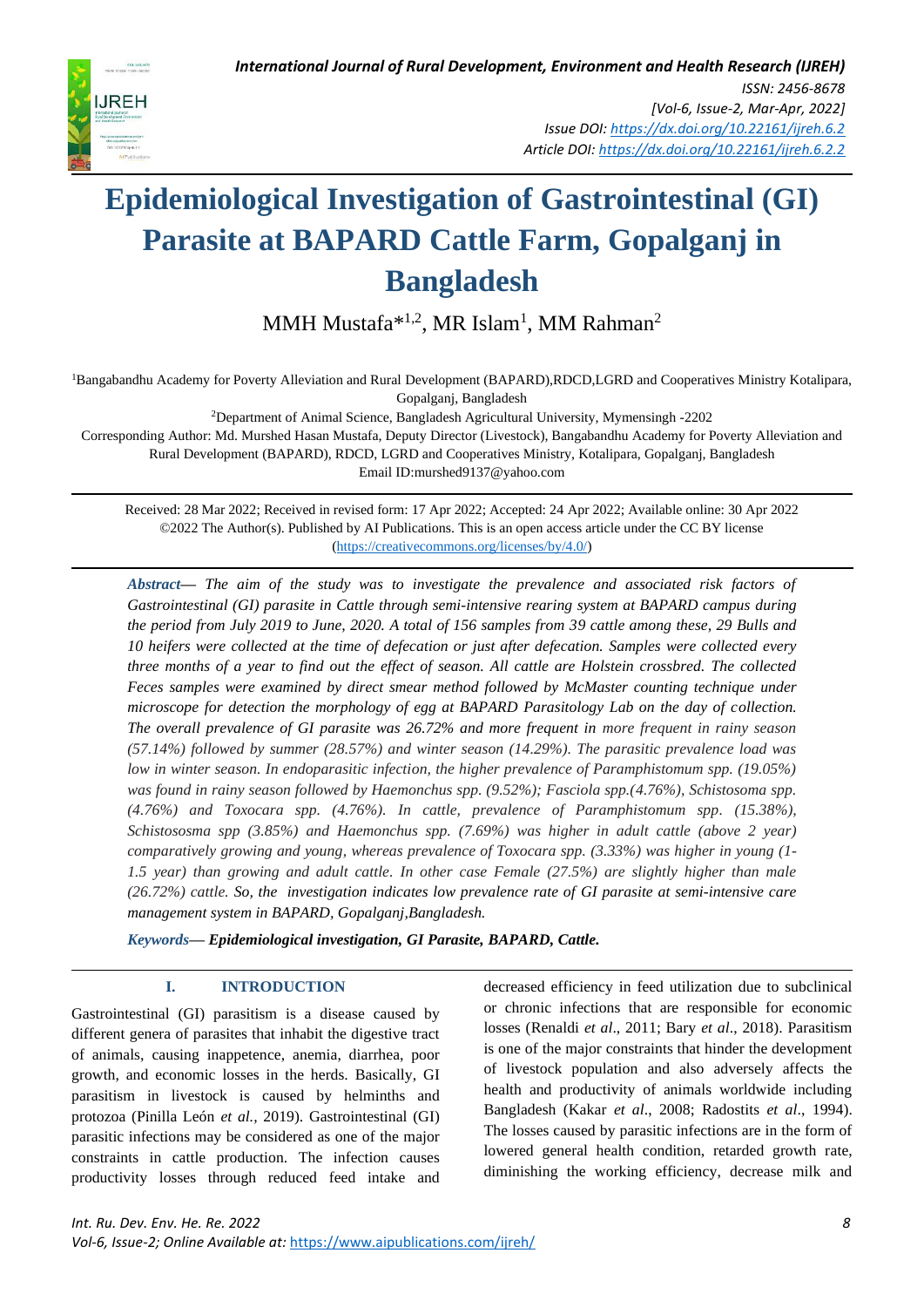meat production, abortion; cost associated with preventive measures and reduces the disease resistance capability, which may ultimately lead to higher mortality (Silvestre *et al*., 2000; Radostits *et al.* 1994). However, their effects are usually characterized by reduced livestock productivity as indicated by a slower growth rate, low milk production, low body condition score (BCS) as well as additional therapeutic cost (Charlier *et al.,* 2015). The productivity losses through reduced feed intake and decreased efficiency in feed utilization due to subclinical or chronic infections are also hindering profitable livestock industry (Akanda *et al.,* 2014). In addition, these infections enhance susceptibility to secondary infections and losses resulting from condemnation of carcasses and organs (Hendawy, 2018; Gunathilaka *et al.,* 2018). The climatic condition of Bangladesh favors the growth, development and survival of various parasites or their intermediate hosts. It has been estimated that about 10% animals die annually due to parasitic diseases in the world (Chavhan *et al*., 2008). In Bangladesh, disease problems specially related to parasitism constitute a serious threat. Parasitic diseases are of great economic importance in livestock (Islam, 1985). Gastrointestinal parasitism is a world-wide problem (Regassa *et al.*, 2006). Previous studies in Bangladesh revealed that gastro-intestinal parasitic infections are widely prevalent in the country (Siddiki et al., 2009; Alim *et al.,* 2011). In Bangladesh, 80% people in rural areas rear indigenous cattle (Siddiki *et al.,* 2009), and most of the cattle have been originated from primitive and low productive encestors. The farmers usually rear their cattle under traditional husbandry practices. Nutritional status of the animas in general is not satisfactory as they are overworked but under-fed or half-fed, which makes the animals susceptibile to diseases including different parasitic diseases. About 50% calves until 1-year of age die due to gastrointestinal parasitism (Debnath *et al*., 1995). On the other hand, the adult cattle are also severely affected by parasitism as they are kept for a longer period of time in breeding or milk production purposes and often supply insufficient feed against their high demand (Sardar *et al.,*  2006) resulting enormous economic losses. Despite significant losses by gastrointestinal parasitism, the problems are often neglected and overlooked as majority of the infected animals show a number of little obvious clinical signs during their productive life and their effects are gradual and chronic (Raza *et al.,* 2010). Therefore, the objective of this study was to investigate the prevalence of Gastrointestinal parasitic infestation in Bapard cattle farm, Gopalganj.

#### **II. MATERIALS AND METHODS**

#### **Study area and duration**

This study was conducted during the period July, 2019 to June, 2020 in BAPARD. A total no. of 30 samples were collected from BAPARD cattle farm repeatedly in every 3 months. The samples were examined at BAPARD Parasitology Laboratory on the day of collection. Study population was divided into three age groups i.e. 1 year to 1 year 6 month, 1 year 6 month to 2 year and above 2 year. Faecal samples were in every season summer (March to June), rainy (July to October) and winter (November to February.

The necessary information for this study like age, sex, breed with history was prerecorded in our registrar book. Physical examination was done for each cattle before collecting sample. Fecal sample was collected from all cattle for confirmatory diagnosis by coprological examination.

#### **Coprological Examination**

Fecal samples were collected directly from the rectum of the cattle or immediately after defecation or from the ground when the animals were found in the act of defecation basically during morning. About 15-25 grams of feces were collected from each animal. Each fecal sample were transferred immediately to parasitology laboratory labeled properly with tag number on the day of collection. The fecal sample was examined using both standard direct smear method and McMaster technique described by Urquhart *et al.,* (1996).

### **Laboratory examination of fecal sample**

For McMaster counting technique super saturated flotation fluid was prepared through mixing 400g Sodium Chloride (NaCl) with 1000ml of tap water. In case of direct smear, small amount of fresh fecal sample (1 drop) was mixed with 1 to 2 drop of tap water thoroughly in a glass slide and large and worse particle were avoided by a cotton strip. Covered the smear was done with cover slip and examination was done under microscope at 10×objective and also gone through 40×objective. In case of McMaster technique, 3 gm homogenized fresh fecal sample mixed with 42 ml of super saturated floatation fluid and double sieved filtration was done. This solution was remaining for 30-40 minutes in a glass beaker.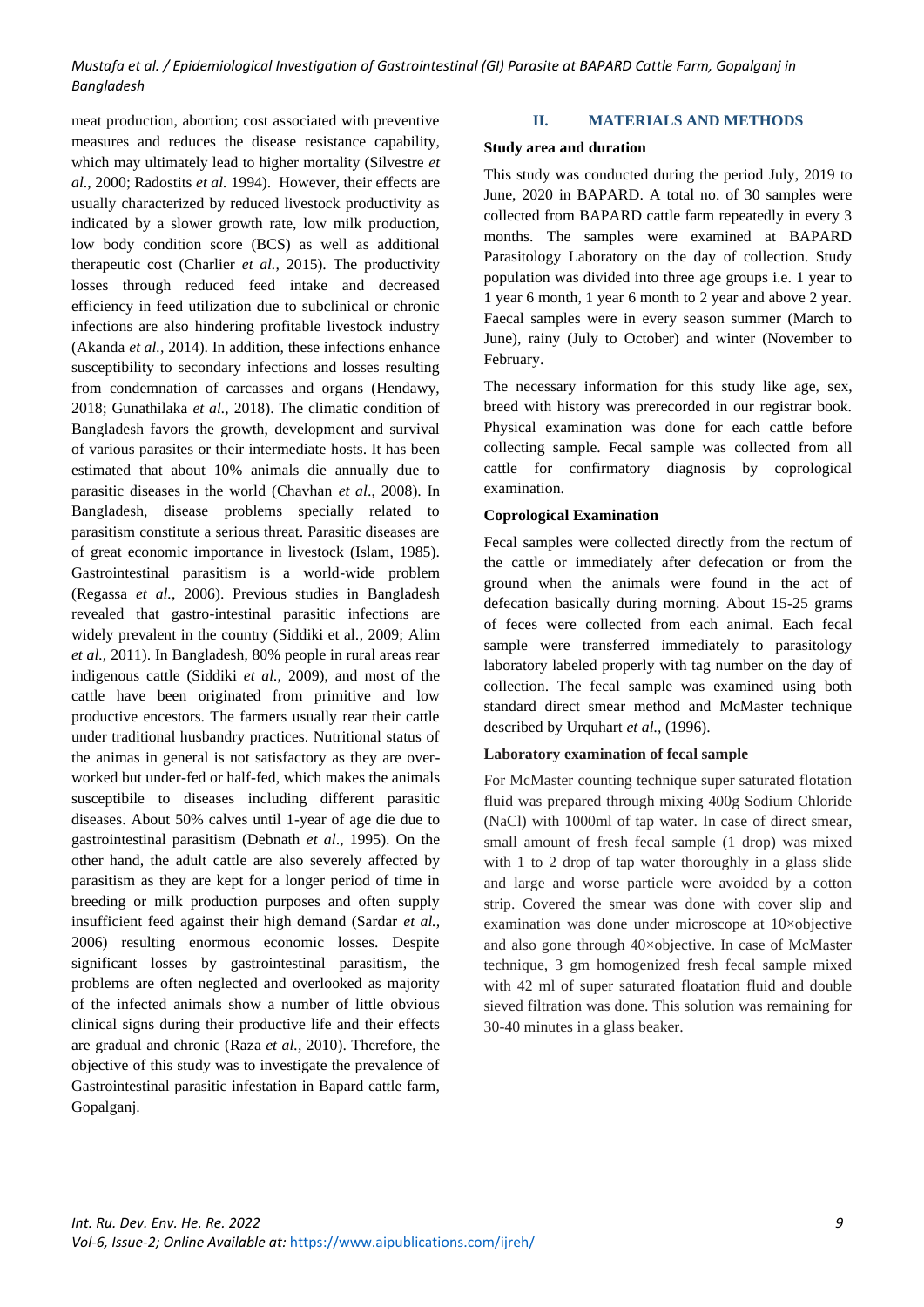# **III. RESULT and DISCUSSION:**

| <b>SL</b>      | <b>Parasitic spp</b>                                   | Number of sample n=156 | prevalence |
|----------------|--------------------------------------------------------|------------------------|------------|
| N <sub>0</sub> |                                                        |                        |            |
| 01             | Paramphistomum spp                                     | 15                     | 9.62%      |
| 02             | Fasciola spp.                                          | 03                     | 1.92%      |
| 03             | Haemonchus spp.                                        | 07                     | 4.49%      |
| 04             | Toxocara spp.                                          | 04                     | 2.56%      |
| 05             | Schistosoma spp.                                       | 02                     | 1.28%      |
| 06             | Fasciola spp. + Paramphistomum spp.                    | 06                     | 3.85%      |
| 07             | Toxocara spp.+ Haemonchus spp.+<br>Paramphistomum spp. | 05                     | 3.21%      |
|                | <b>Overall prevalence</b>                              | 42                     | 26.92%     |

*Table 2: Prevalence of Gastrointestinal parasites according to age*

| <b>SL</b>      | Parasitic spp                                             | Age group                         |                |                                              |            |                                     |            |
|----------------|-----------------------------------------------------------|-----------------------------------|----------------|----------------------------------------------|------------|-------------------------------------|------------|
| N <sub>0</sub> |                                                           | $1-1.5$ year<br>(Young)<br>$n=60$ | prevalence     | $1.5 - 2$<br>year<br>(Growi<br>ng)<br>$n=44$ | prevalence | Abov 2<br>year<br>(Adult)<br>$n=52$ | prevalence |
| 01             | Paramphistomum spp                                        | $\overline{2}$                    | 3.33%          | 5                                            | 11.36%     | 8                                   | 15.38%     |
| 02             | Fasciola spp.                                             |                                   | 1.67%          | $\theta$                                     | $\Omega$   | 2                                   | 3.85%      |
| 03             | Haemonchus spp.                                           | 1                                 | 1.67%          | 2                                            | 4.55%      | $\overline{4}$                      | 7.69%      |
| 04             | Toxocara spp.                                             | $\overline{2}$                    | 3.33%          | 1                                            | 2.27%      |                                     | 1.92%      |
| 05             | Schistosoma spp.                                          | $\Omega$                          | $\Omega$       | $\Omega$                                     | $\Omega$   | $\overline{2}$                      | 3.85%      |
| 06             | Fasciola spp. $+$<br>Paramphistomum spp.                  |                                   | 1.67%          | $\overline{2}$                               | 4.55%      | $\mathcal{F}$                       | 5.77%      |
| 07             | Toxocara spp.+<br>Haemonchus spp.+<br>Paramphistomum spp. | $\Omega$                          | $\overline{0}$ | 1                                            | 2.27%      | $\overline{4}$                      | 7.69%      |
|                | Total prevalence                                          | 07                                | 11.67%         | 11                                           | 25%        | 24                                  | 46.15%     |

*Table 3: Season wise prevalence Gastrointestinal parasite.*

| <b>SL</b> | <b>Parasitic spp</b> | Number of            | <b>Season</b> |               |             |  |
|-----------|----------------------|----------------------|---------------|---------------|-------------|--|
| No.       |                      | infection<br>$n=156$ | Rainy         | <b>Summer</b> | Winter      |  |
| 01        | Paramphistomum spp   | 15                   | $8(19.05\%)$  | $5(11.9\%)$   | $2(4.76\%)$ |  |
| 02        | Fasciola spp.        | 03                   | 2(4.76%)      | 1(2.38%)      |             |  |
| 03        | Haemonchus spp.      | 07                   | $4(9.52\%)$   | 2(4.76%)      | $1(2.38\%)$ |  |
| 04        | Toxocara spp.        | 04                   | 2(4.76%)      | 1(2.38%)      | 1(2.38%)    |  |
| 05        | Schistosoma spp.     | 02                   | 2(4.76%)      |               |             |  |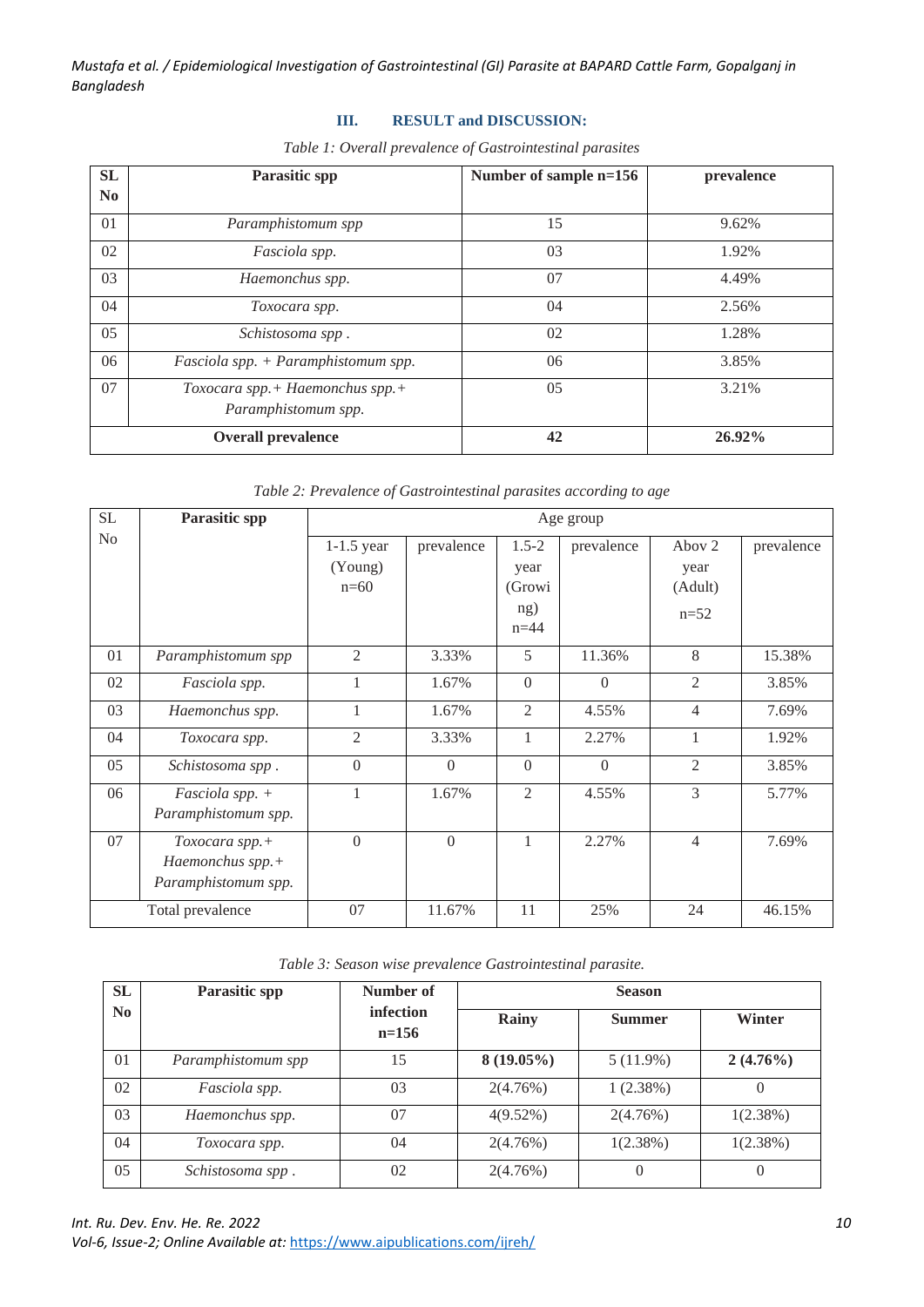| 06 | <i>Fasciola spp.</i> $+$<br>Paramphistomum spp.                | 06 | $3(7.14\%)$ | 2(4.76%)   | 1(2.38%)  |
|----|----------------------------------------------------------------|----|-------------|------------|-----------|
| 07 | $Toxocara$ spp. $+$<br>Haemonchus spp.+<br>Paramphistomum spp. | 05 | $3(7.14\%)$ | 1(2.38%)   | 1(2.38%)  |
|    | Total positive case                                            | 42 | 24 (57.14%) | 12(28.57%) | 6(14.29%) |

| SL             | Parasitic spp                                             | Male           | Prevalence | Female cattle  | Prevalence |
|----------------|-----------------------------------------------------------|----------------|------------|----------------|------------|
| N <sub>o</sub> |                                                           | cattle         | $(n=400)$  | $(n=40)$       | $(n=200)$  |
|                |                                                           | $(n=116)$      |            |                |            |
| 01             | Paramphistomum spp                                        | 11             | 9.48%      | $\overline{4}$ | 10%        |
| 02             | Fasciola spp.                                             | 2              | 1.72%      | 1              | 2.5%       |
| 03             | Haemonchus spp.                                           | 5              | 4.31%      | $\mathfrak{2}$ | 5%         |
| 04             | Toxocara spp.                                             | $\mathfrak{2}$ | 1.72%      | $\mathfrak{2}$ | 5%         |
| 05             | Schistosoma spp.                                          | 1              | 0.86%      | 1              | 2.5%       |
| 06             | Fasciola spp. +<br>Paramphistomum spp.                    | 5              | 4.31%      |                | 2.5%       |
| 07             | Toxocara spp.+<br>Haemonchus spp.+<br>Paramphistomum spp. | 5              | 4.31%      | $\Omega$       | $\Omega$   |
|                | Total prevalence                                          | 31             | 26.72%     | 11             | 27.5%      |

# *Table 4: Sex wise prevalence Gastrointestinal parasite.*



*Fig: 1 Season wise prevalence of Gastrointestinal parasite.*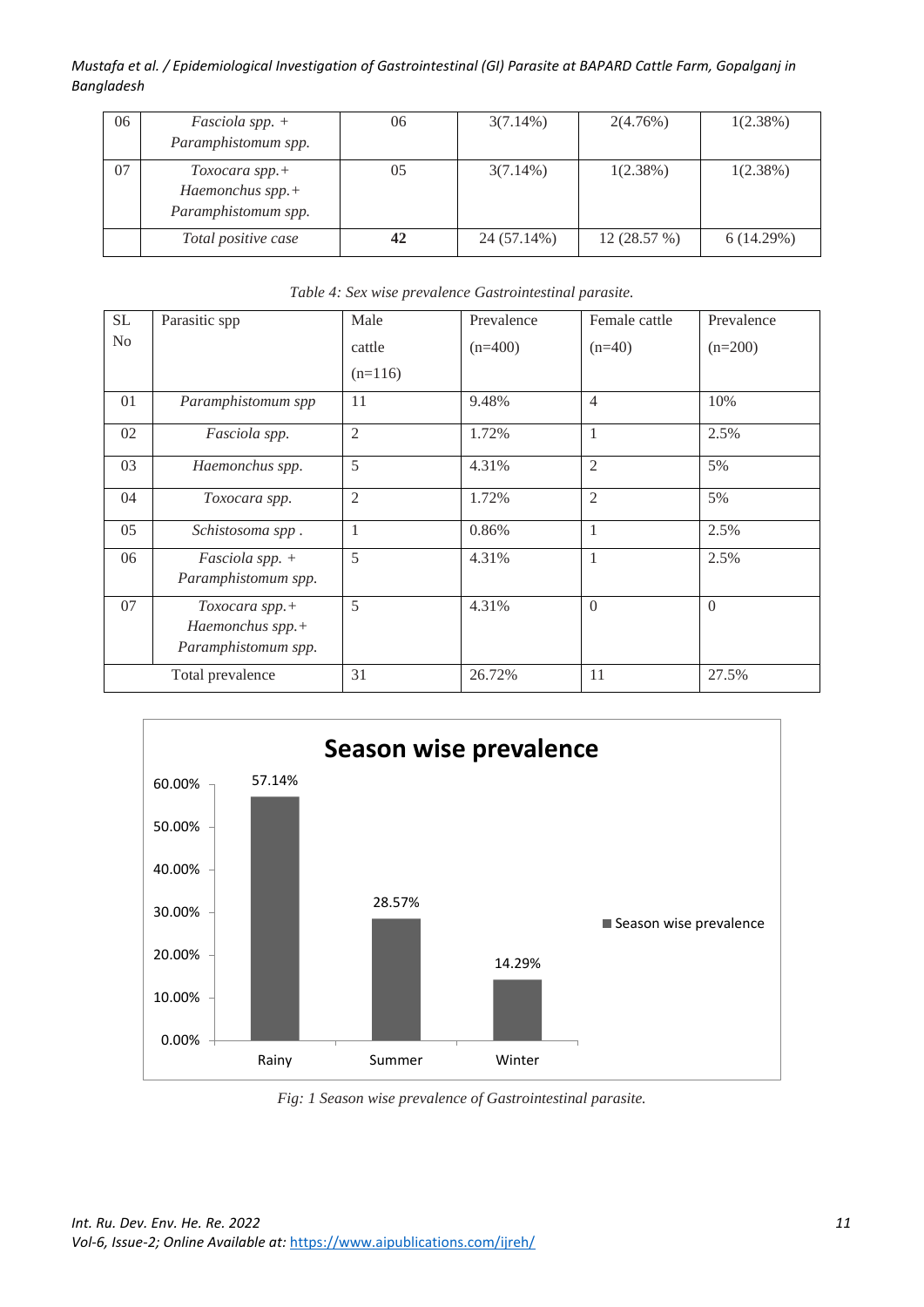

*Fig: 2 Sex wise prevalence Gastrointestinal parasite.*

From the above Tables and Figures which are shown in results are discussed having references below:

#### **Seasonal prevalence of gastrointestinal parasitism**

The climate plays an important role in the transmission of parasitic infections (Moyo *et al.*, 1996). In this study, prevalence of gastrointestinal parasitic infections were more in rainy season (Table 3 & Fig. 1) which was in agreement with the reports of Jeyathilakan *et al.* (2008) and Chavhan *et al.* (2008). It might be due to adequate moisture and optimum temperature which favuored the growth and survival of infective stages in the pasture (Shirale *et al.,* 2008 and Regassa *et al.,* 2006). On the other hand, subsequent occurrence of gastrointestinal parasitic infections were observed in winter followed by summer season which showed consistency with the observation of Shirale *et al.* (2008) and Chavhan *et al.* (2008). It might be due to hot humid climate in summer and low temperature in winter season provides unfavourable environment for the survival and development of parasitic larvae (Pfukenyi *et al.,* 2007) which decreased the availability of infective larvae in the pasture (Moyo *et al.*, 1996). In all seasons, improved husbandry measures along with irregular anthelmintic or sometimes strategic anthelmintic therapy contributed less parasitic infection in cattle. *Paramphistomum* spp infection showed seasonal variation in rainy season which was supported by the reports of Jeyathilakan *et al.* (2008) and Chavhan *et al.* (2008). On the other hand, higher prevalence of *Schistosoma* spp, *Fasciola* spp and *Toxocara* spp infections in rainy season in both local and crossbred cattle might be due to the rainfall and temperature which favours the growth and development of infective stages leading to more contamination of the pasture or feed (Radostits *et al*., 1994) .1999).

#### **Age specific prevalence of gastrointestinal parasitism**

Age specific prevalence (Table 2) of gastrointestinal parasitic infections especially, *Paramphistomum* spp*, Schistosoma* spp*, Haemonchus* spp and *Fasciola* spp were found more in adult cattle which supported the observation of Sardar *et al.* (2006) who reported that *Fasciola, Paramphistomum, Trichuris* and *Schistosoma* were highest in the age group greater than 36 months and lowest in age group less than 12 months. Findings of Fritsche *et al.*  (1993) also supported the findings of this study. The earlier findings of this investigation showed disagreement with Raza *et al.* (2007) and Regassa *et al*. (2006) who recorded significantly higher worm burden in younger animals than adult. Higher prevalence of parasitic infection in adult cattle might be due to keeping them for a longer period of time in breeding and milk production purposes or supply inadequate feed against their high demand (Sardar *et al.,* 2006). Moreover, stress like lactation, pregnancy, nutritional deficiency which might be accounted for higher prevalence in adult cattle (Radostits, 1994). On the other hand, the highest prevalence of *Toxocara* spp infection in calf was supported by the reports of Sarder *et al.* (2006) and Bachal *et al.* (2002) who recorded such infection in early months of life. *Toxocara* spp infection in local calf of this study partially supported the findings of Avcioglu and Balkaya (2011) who recorded higher prevalence at 0-12 month of age. Higher prevalence of such infection might be due to prenatal infection through transfer of 3rd larval stage (L3) and post-natal infection by poor hygienic condition (Urquhart *et al.,* 1996 and Soulsby, 1982).

#### **Sex-specific prevalence of gastrointestinal parasitism**

Sex-specific prevalence (Table 4& Fig 2) of gastrointestinal parasitic infections showed that infection caused by *Paramphistomum spp*, *Schistosoma spp, Toxocara spp*, *Fasciola spp, Haemonchus spp*. were found slightly high in female than male cattle. Findings of this study was found in accordance with the reports of Raza *et*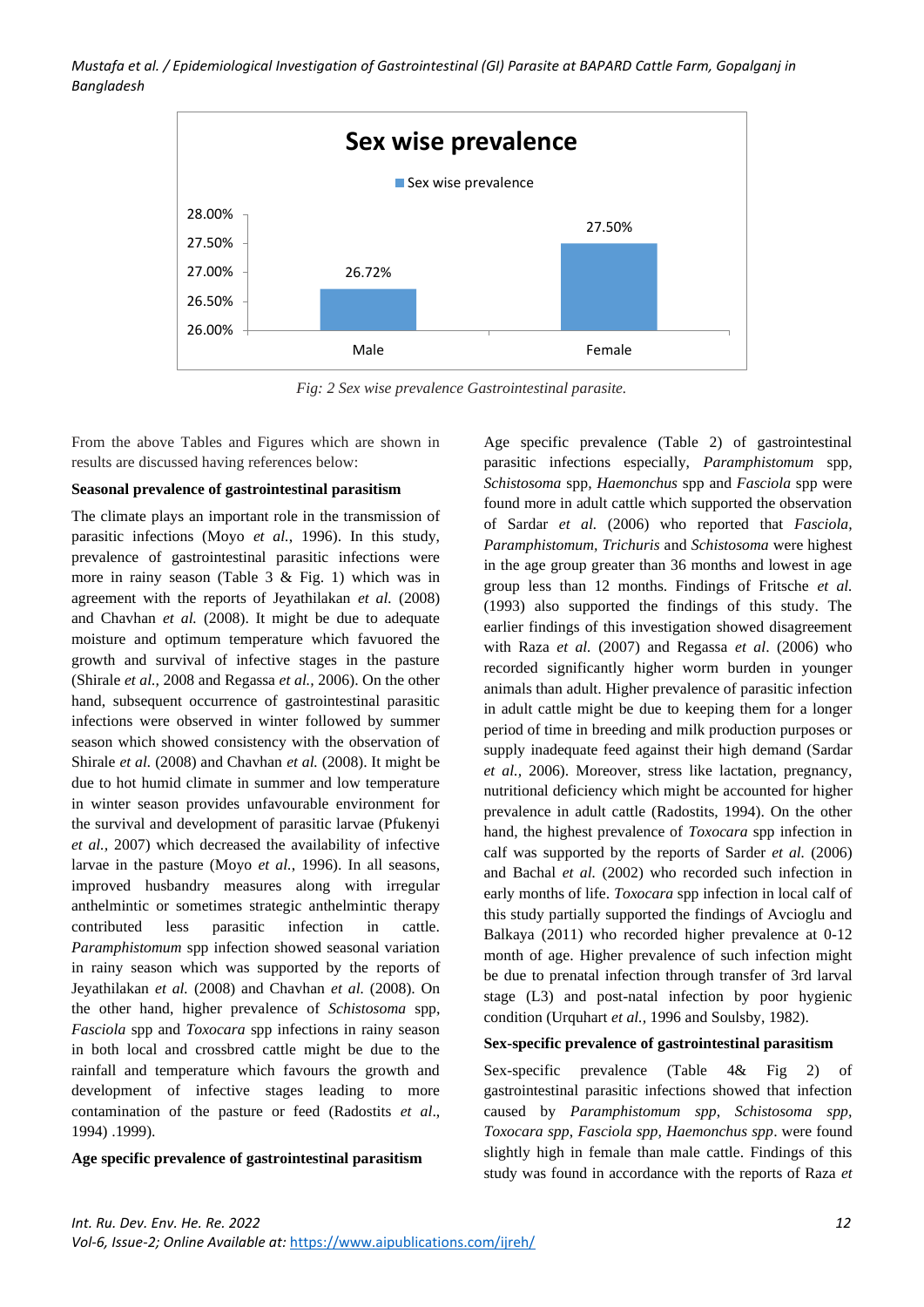*al.* (2007, 2010) who also reported higher worm burden in female cattle compared to male cattle. Variation in occurrence of such helminth infections in male and female animals might be due to the variation in sample size (Bachal *et al.,* 2002), lowered resistance of female animals or temporary loss of acquired immunity near parturition (Garcia *et al.,* 2007), stress, genetic resistance of host and insufficient feed supply against their higher needs (Raza *et al.,* 2010 and Hansen and Perry, 1993).

## **IV. CONCLUSION**

The study was performed to examine the prevalence of gastrointestinal parasitic cattle reared in semi-intensive system at BAPARD Farm considering age, sex and season. It will give an overall idea about the distribution of gastrointestinal parasitic infections among the research place. It will also provide some epidemiological ideas in the occurrence of such diseases in cattle. The variations of different factors for parasitic prevalence statistically not significant ( $p<0.005$ ). However, this study indicates the overall performance of BAPARD cattle farm is better due to below 56.3% of Global status. The result also suggests to treat the pasture land and rinsing the grass before offering to Cattle. The anthelmintics should administered regularly in right dose and the snail presence in surrounding of pasture land should eradicated for better prevention of Cattle Husbandry Practices.

#### **REFERENCES**

- [1] Abede, W. and Esayas, G. 2001.Survey of ovine and caprine gastrointestinal helminthosis in eastern part of Ethiopia during the dry season of the year. Rev de MedVet.*,*152(5): 379–384.
- [2] Addisu B, Berihu H (2014). Study on prevalence of gastrointestinal nematodes and coccidian parasites affecting cattle in West Arsi zone, Ormia Regional State, Ethiopia. Journal of Veterinary Science & Technology, 5: 207.
- [3] Akanda, M.R.,Hasan, M.M.I., Belal, S.A., Roy, A.C., Ahmad, S.U., Das, R. and Masud, A,A. 2014. A Survey on Prevalence of Gastrointestinal Parasitic Infection in Cattle of Sylhet Division in Bangladesh. American Journal of Phytomedicine and Clinical Therapeutics. 2(7): 855-860 Asian Development Bank (ADB). 1984. Asian
- [4] Alim MA, Das S, Roy K, Sikder S, Mohiuddin, Masuduzzaman M, Hossain MA (2012). Prevalence of gastrointestinal parasites in cattle of Chittagong division, Bangladesh. Wayamba Journal of Animal Science, 4: 1-8.
- [5] Asian Development Bank (ADB). 1984. Asian development bank yearbook.
- [6] Avcioglu, H. and Balakaya, I. (2011). Prevalence of *Toxocara vitulorum* in Calves in Erzurum, Turkey. Kafkas. Univ. Vet. Fak. Derg 17 (3), 345-347.
- [7] Bachal, B., Phullan, M.S., Rind, R. and Soomro, A.H. (2002). Prevalence of Gastrointestinal Helminths in Buffalo Calves. Online J Bio Sci 2(1), 43-45.
- [8] Bachal, B., Phullan, M.S., Rind, R., Soomro, A.H.2002. Prevalence of Gastrointestinal Helminths in Buffalo Calves. Journal of Biological Sciences. 2(1):43-45
- [9] Badran, I., Abuamsha, R., Aref, R., Alqisi, W. and Alumor, J. 2012. Prevalence and diversity of gastrointestinal parasites in small ruminants under two different rearing systems in Jenin district of Palestine. An-Najah Univ J Res.,26:1–18
- [10]Bary, M.A., Ali, M.Z., Chowdhury, S., Mannan, A., Azam, M.N.E., Moula, M.M., Bhuiyan Z.A., Shaon, M.T.W., Hossain, M.A. 2018. Prevalence and Molecular Identification of Haemoprotozoan Diseases of Cattle in Bangladesh. Advances in Animal and Veterinary Sciences. 6(4): 176-182
- [11]Belem, A.M.G., Ouedraogo. O.P., Rene.Bessin, R., 2001. Gastro-intestinal nematodes and cestodes of cattle in Burkina Faso. Biotechnologie, Agronomie, Sociétéet Environnement. 5: 17-21
- [12]BER (Bangladesh Economic Review) (2014). Finance division, Ministry of Finance. Government of the People Republic of Bangladesh. Available atwww.mof.gov.bd (Accessed on October 1, 215)
- [13] Blood, D.C. and Radostits, O.M. 1989. Veterinary Medicine .7th edn. Balliere and Tindal, London.
- [14]Chavhan PB, Khan LA, Raut PA, Maske DK, Rahman S, Podchalwar KS, Siddiqui MF (2008). Prevalence of nematode parasites of ruminants at Nagpur. Veterinary World, 1: 140.
- [15]Chavhan, P.B., Khan, L.A., Raut, P.A., Maske, D.K., Rahman, S., Podchalwar, K.S. and Siddiqui, M.F.M.F. (2008). Prevalence of Nematode parasites of Ruminants at Nagpur. Vet. World 1(5),140.
- [16]Debnath, N.C., Taimur, M.J.F.A., Saha, A.K., Ersaduzaman, M., Heleluddin, M., Rahman, M.l., Roy, D.K. and Islam, M.I. (1995). A retrospective study of calf losses on the central dairy cattle breeding station in Bangladesh. Prev. Vet. Med 24, 43-53.
- [17] Fritsche, T., Kaufmann, J. and Pfister, K. (1993). Parasite spectrum and seasonal epidemiology of gastrointestinal nematodes of small ruminants in the Gambia. Vet Parasitol. 49(2-4), 271-283.
- [18]Garcia, J.A., Rodriguez-Diego, J.G., Torres-Hernandez, G., Mahieu, M., Garcia, E.G.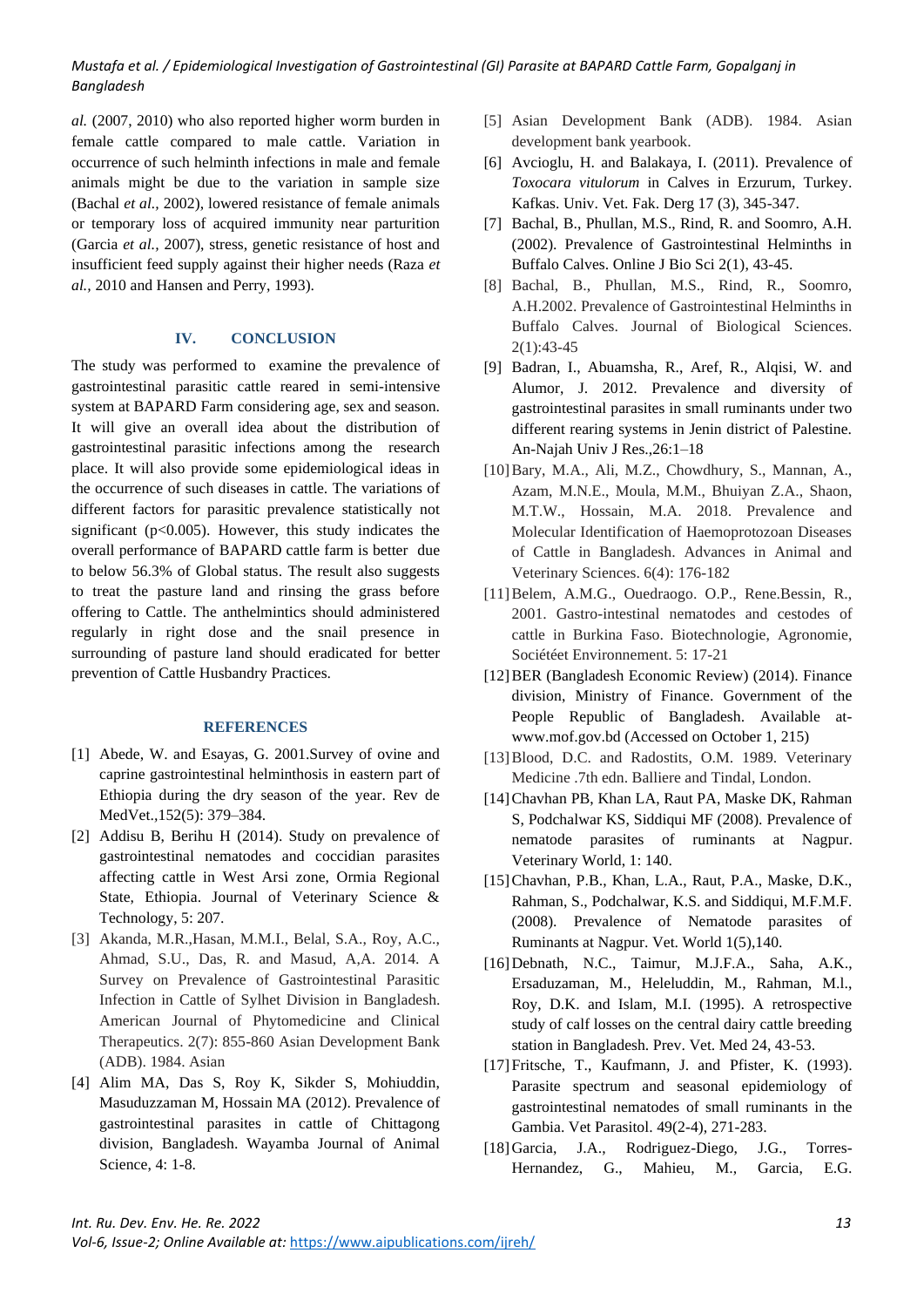andGonzalez-Garduno, R. (2007). The epizootiology of ovine gastrointestinal strongyles inprovince of Matanzas. Small Rumin Res 72, 119-126.

- [19]Garedaghi, Y., Rezaii-Saber, A.P., Naghizadeh, A. and Nazeri, M. 2011.Survey on prevalence of sheep and goats lungworms in Tabriz abattoir, Iran.Adv Environ Biol., 5.
- [20] Hansen, J. and Perry, B. (1993). The Epidemiology, Diagnosis and Control of Helminth Parasites of Ruminants. 2nd Dd. Nairobi, Kenya ILRAD, 20-22.
- [21]Hendrix CM, Robinson E (2006). Diagnostic parasitology for veterinary technicians. 3rd Edn., Mosby Inc. and affiliated of Elsevier Inc; pp 255-260.
- [22]Hendrix, C.M. and Robinson, E. (2006). Diagnostic Parasitology for Veterinary Technicians. 3nd ed. Mosby Inc. and affiliated of Elsevier Inc, 255-260.
- [23]Hirani, N.D., Solanki, J.B., Patel, A.I., Hasanani, J.J., Joshi, R.S. and Savaliya, F. P. (2006). Prevalence of gastrointestinal parasite in cows of Panjarapols in middle Gujarat. *Ind J Field Vet* 1: 15-18.
- [24]Iqbal Z, Akhtar M, Khan MN, Riaz M. Prevalence and economic significance of haemonchosis in sheep and goats slaughtered at Faisalabad abattoir (2007). Pakistan Journal of Agricultural Sciences, 30: 51-53.
- [25]Islam MM, Islam MS, Howlader MMR, Lucky NS (2015). Prevalence of Gastrointestinal Nematodiasis and Comparative Efficacy of Anthelmintics on Body Weight of Cattle in Bangladesh. International Journal of Scientific Research in Agricultural Sciences, 2: 61- 75.
- [26]Islam, K.S.1985. Present situation of livestock and poultry diseases in Bangladesh. In: Jabbar MA (ed) Bangladesh poshusampadunnayun- Neeti O Kowshal BARC, Dhaka and ADC NY: 84-128.
- [27]Jabbar, M. and Green, D.A.G. 1983. The status and potential of livestock within the context of agricultural development policy in Bangladesh, The University of Wales, Aberyswyth, UK, p. 113.
- [28]Jeyathilakan, N., Latha, B.R., S. Basith, A. (2008). Seasonal prevalence of *Schistosoma spindale* in ruminants at Chennai. Tamil Nadu J Vet & Anim Sci 4 (4), 135-138.
- [29]Kakar MN, Kakarsulemankhel JK (2008). Prevalence of endo (trematodes) and ecto-parasites in cows and buffaloes of Quetta, Pakistan. Pakistan Veteinary Journal, 28: 34-36.
- [30]Kakar, M.N. and Kakarsulemankhel, J.K. 2008. Prevalence of endo (trematodes) and ecto-parasites in cows and buffaloes of Quetta, Pakistan. Pak Vet J 28(1), 34, 34-36.
- [31]Kakar, M.N., Kakarsulemankhel, J.K. 2008. Prevalence of endo (trematodes) and ectoparasites in

cows and buffaloes of Quetta, Pakistan. Pakistan Veterinary Journal. 28(1): 34-36.

- [32] Kamaruddin, K.M. 2003. Goat farming as a means of poverty alleviation. In: Proceedings of the BSVER symposium, BAU. Bangladesh Society for Veterinary Education & Re-search, BSVER Publications No. 25: 26–34.
- *[33]*Kassai, T. (1999). *Veterinary Helminthology*. Butterworth- Heinemann, Linacre House, Jordan Hill, Oxford OX28DP, A division of the Reed Educational and Professional Publishing Ltd. 28, 208-209.
- [34]Khan MN, Sajid MS, Khan MK, Iqbal Z, Hussain A (2010). Gastrointestinal helminthiasis: prevalence and associated determinants in domestic ruminants of district Toba Tek Singh, Punjab, Pakistan. Parasitology Research*,* 107: 787-794.
- [35]Khan, M.N., Sajid, M.S., Khan, M.K, Iqbal, Z. and Hussain, A. 2010. Gastrointestinal helminthiasis: prevalence and associated determinants in domestic ruminants of district Toba Tek Singh, Punjab, *Pak. Parasitol. Res.*, 107(4): 787-794.
- [36]Khokon, M.S.I., Azizunnesa, M., Islam, M.M., Chowdhury, K.B., Rahman, M.L. and Ali, M.Z. 2017. Effect of mastitis on post-partum conception of crossbred dairy cows in Chittagong district of Bangladesh. Journal of Advanced Veterinary and Animal Research. 4(2): 155-160.
- [37]Lay KK, Hoerchner HCF, Morakote N, Kreausukon K (2008). Prevalence of *Cryptosporidium, Giardia* and Other Gastrointestinal Parasites in Dairy Calves in Mandalay, Myanmar. Proc of the 15th Congress of FAVA 27-30 October FAVA- OIE Joint Symposium on Emerging Diseases, Bangkok, Thailand; pp 273-  $274.$
- [38]Livestock Economy, DLS. BD. 2020-21. [www.dls.gov.bd](http://www.dls.gov.bd/)
- [39]Mazid, M.A., Bhattacharjee, J., Begum, N. and Rahman, M.H. 2006.Helminth parasites of the digestive system of sheep in Mymensingh, Bangladesh. Bangladesh J Vet Med.,4: 117–122.
- [40]Moyo, D.Z., Bwangamoi, O., Hendrikx, W.M.L. and Eysker, M. (1996). The epidemiology of gastrointestinal nematode infections in communal cattle and commercial beef cattle on the highveld of Zimbabwe. Vet Parasitol 67105-120.
- [41]Murthy, G. and Rao, P. 2014. Prevalence of gastro intestinal parasites in ruminants and poultry in Telangana region of Andhra Pradesh.J Parasit Dis., 38(2): 190–192.
- [42]Pfukenyi DM, Mukaratirwa (2013). A review of the epidemiology and control of gastrointestinal nematode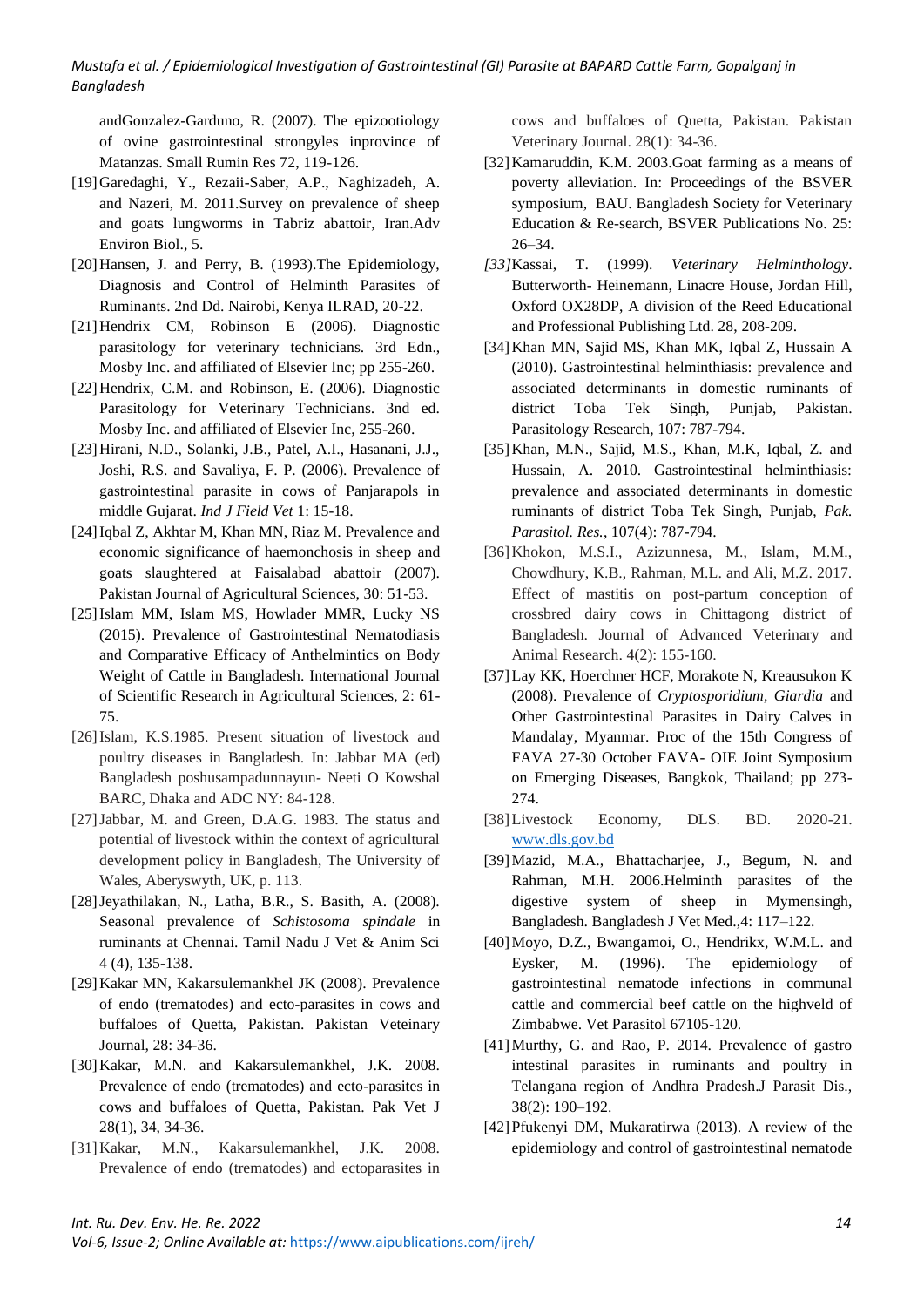infections in cattle in Zimbabwe. Onderstepoort Journal of Veterinary Research 80: 12.

- [43]Pfukenyi, D.M. and Mukaratirwa, S., Monrad, J. (2007). Epidemiological studies of parasitic gastrointestinal nematodes, cestodes and coccidian infections in cattle in the Highveld and lowveld communal grazing areas of Zimbabwe. Onderstepoort J Vet Res 74: 129-142.
- [44]Pfukenyi, D.M., Mukaratirwa, S., Monrad, J. 2007. Epidemiological studies of parasitic gastrointestinal nematodes, cestodes and coccidian infections in cattle in the Highveld and lowveld communal grazing areas of Zimbabwe. Onderstepoort Journal Veterinary Research. 74: 129-142.
- [45] Radostits, O. M., Blood, D.C. and Gay, C.C. (1994). Veterinary Medicine: A text book of disease of cattle, sheep, pigs, goats and horse*.* 8th ed. Baillere Tindall Publication, London, 1223-1225, 1237-1238.
- [46]Radostits, O., Blood, D.C., Gay, C.C. 1994. Veterinary Medicine: A text book of disease of cattle, sheep, pigs, goats and horse. 8th ed. Baillere Tindall Publication, London, 1223- 1225, 1237-1238
- *[47]*Rahman, A. 1975.Studies in the diseases of goats in Bangladesh. Mortality of goats under farm and rural conditions. Trop Anim Health Prod.*,* 8: *90.*
- [48]Rahman, M.A., Islam, M.A., Talukder, A.K., Parvin, M.S., and Islam, M.T. 2012. Clinical disease of ruminant recorded at the Patuakhali Science and Technology University Veterinary clinic. Bangladesh Journal of Veterinary Medicine. 10 (1&2): 63-73
- [49]Raza AM, Murtaza S, Bachaya HA, Qayyum A, Zaman MA (2010). Point prevalence of *Toxocara vitulorum* in Large Ruminants Slaughtered at Multan Abattoir. Pakistan Veterinary journal, 30: 242-244.
- [50]Raza, A. M., Iqbal, Z., Jabbar, A. and Yaseen, M. (2007). Point prevalence of gastrointestinal helminthiasis in ruminants in southern Punjab, Pakistan. Cambridge University Press, J Helminthol 81: 323-328.
- [51]Raza, A.M., Murtaza, S., Bachaya H.A., Qayyum, A. and Zaman, M.A. (2010). Point Prevalence of *Toxocara vitulorum* in Large Ruminants Slaughtered at Multan Abattoir. *Pak Vet J* 30(4), 242- 244.
- [52]Raza, A.M., Murtaza, S., Bachaya, H.A., Qayyum, A., Zaman, M.A. 2010. Point Prevalence of Toxocaravitulorum in Large Ruminants Slaughtered at Multan Abattoir. Pakistan Veterinary Journal. 30(4), 242- 244.
- [53]Regassa, F., Sori, T., Dhuguma, R. and Kiros, Y. (2006). Epidemiology of Gastrointestinal Parasites of Ruminants in Western Oromia, Ethiopia. Int J Appl Res Vet Med 4(1), 51-57.
- [54]Regassa, F., Sori, T., Dhuguma, R., Kiros, Y., 2006. Epidemiology of Gastrointestinal Parasites of Ruminants in Western Oromia, Ethiopia .International Journal of Applied Research in Veterinary Medicine. 4(1): 51-57
- [55]Rekwot, P.J. and Ogunsusi, R.A. 1985. Prevalence of *Toxocara (Neoascaris) vitulorum* infection in cattle around Zairia, Nigeria. J Anim Prod Res 5: 201-207.
- [56]Rinaldi, M., Dreesen, L., Hoorens, L., Li, P.R., Claerebout, R.W., Goddeeris, E., Vercruvsse, B. J., Van, Den Broek, Geldhof, P. 2011. Infection with gastrointestinal nematode Ostertagia ostertagi in cattle affects mucus biosysthesis in the abomasums. Veterinary Research. 42: 61
- [57]Samad MA, Hossain KMM, Saha MAS (2004). Concurrent infection of gastrointestinal infection of gastro-intestinal parasites and Bacteria associated with diarrhea in calves. Bangladesh Journal of Veterinary Medicine, 4: 39-42.
- [58]Saravanan S, Dinakaran AM, Muralidharan J, Geetha M, Selvaraju G (2009). Prevalence of sub-clinical gastrointestinal parasitic infection in dairy animals. Indian Journal of Field Veterinarians, 5: 45-46.
- [59]Saravanan, S., Dinakaran, A.M., Muralidharan, J., Geetha, M., Selvaraju, G. (2009). Prevalence of subclinical gastrointestinal parasitic infection in dairy animals. Ind J Field Vet 5(2), 45-46.
- [60]Sardar SA, Ehsan MA, Anower AKMM, Rahman MM and Islam MA (2006). Incidence of liver flukes and gastro-intestinal parasites in cattle. Bangladesh Journal of Veterinary Medicine 4: 39-42.
- [61]Sardar, S.A., Ehsan, M.A., Anower, A.K.M.M., Rahman, M.M. and Islam, M.A. (2006). Incidence of liver flukes and gastro-intestinal parasites in cattle. Bangl J Vet Med 4 (1), 39-42.
- [62]Sardar, S.A., Ehsan, M.A., Anower, A.K.M.M., Rahman, M.M., Islam, M.A.2006. Incidence of liver flukes and gastro-intestinal parasites in cattle. Bangladesh Journal of Veterinary Medicine. 4 (1): 39- 42
- [63]Sastrt, N.S.R., Thomas, C.K., (2005). *Livestock Production Management*. Kalyani Publishers, Newdelhi, India, 4th revised and Enlarged ed, 21
- [64]Shirale, S.Y., Meshram, M.D. and Khillare, K.P. (2008). Prevalence of Gastrointestinal Parasites in Cattle of Western Vidarbha Region. Vet World 1(2), 45.
- [65]Shirale, S.Y., Meshram, M.D., Khillare, K.P. 2008. Prevalence of gastrointestinal parasites in cattle of Western Vidarbha Region. Veterinary World. 1(2): 45
- [66]Siddiki AZ, Uddin MB, Hasan MB, Hossain MF, Rahman MM, Das BC, Sarker MS, Hossain MA

*Int. Ru. Dev. Env. He. Re. 2022* 155 *M Alternative managers in the state of the state of the state of the state of the state of the state of the state of the state of the state of the state of the state of the state of Vol-6, Issue-2; Online Available at:* <https://www.aipublications.com/ijreh/>